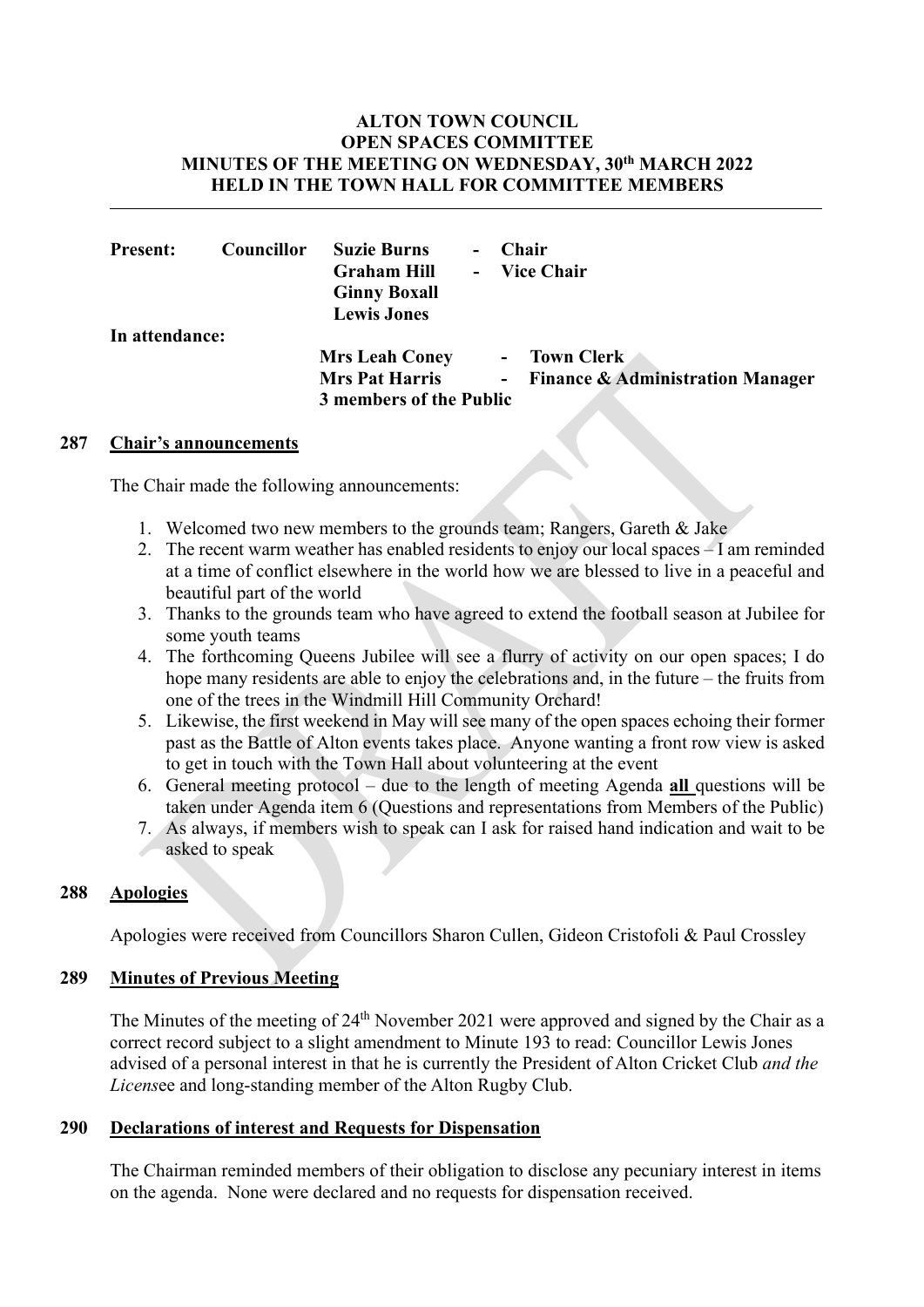## 291 Questions and representations from Members of the Public

Representations received in writing together with responses were published with the agenda papers in respect of residents:

- 1. Sally Stoodley planting of daffodils and crocuses on verges and roundabouts. Referred resident to EHDC
- 2. Rob Broughall enquiry as to when the road through Anstey Park will be closed by the scout hut again. The Committee Chair to advise that the decision to remove the barrier was taken by the Open Spaces Committee on 24<sup>th</sup> November (Minute 204 refers) and in line with Standing Orders the decision will not be revisited for 6 months
- 3. Anthony Furnival issues at Kings Pond. The Town Clerk has already responded advising his e-mail and concerns circulated to all members of the Open Spaces Committee and confirming the Tree Reports undertaken are available on the council's website which advises works required
- 4. Mr Heighington raising his concerns as a new resident on the Crest Nicholson development over the road from the park about the noise and possible use of drugs at the Alton Skate Park. The Town Clerk has responded.
- 5. Mr Murray suggestions for the newly acquired open space known as Will Hall Meadow. The Town Clerk has responded

Representations received after the agenda was published:

6. E-mail correspondence from Councillor Gideon Cristofoli:

Please note: The friends working group have been renovating existing wooden signs which could be repurposed to have a more explicit message about Please keeping dogs on leads and please only feed the birds in the water. 2 or 3 of the unpainted wooden bars on this sign could be replaced with these messages The rat problem appears to have been solved and so I would urge the removal of the unsightly plastic signs now

7. Mr. Anthony Furnival:

Dear all,

I will not be in attendance at OSC. Below therefore is a brief representation on three agenda points. I apologise this email was sent at the 11th hour - I assumed given the date of the cancelled meeting that this one would be a week or two later. 1) TREE PLANTING

Unless I've missed it - Kings Pond does not appear to be getting any new trees despite many being cut down recently - given that trees provide habitat for a number of birds - I'd urge consideration to planting a handful of new trees on the site. Whilst small trees won't remedy the habitat loss immediately - they will in the long run and big picture thinking is needed here.

2) RAT TRAPS

Lifting traps as proposed in the early breeding season for rats will allow the population to swell. For your information rats tend to have  $5$  - 6 litters a year, each producing  $8$  -12 pups who themselves reach sexual maturity in as little as 8 weeks. Could you consider keeping some traps in selected locations that are unlikely to cause harm to baby birds. This has some risk - I accept that but feel that so long as common sense is used - most of the risk can be mitigated whilst still addressing rat population growth.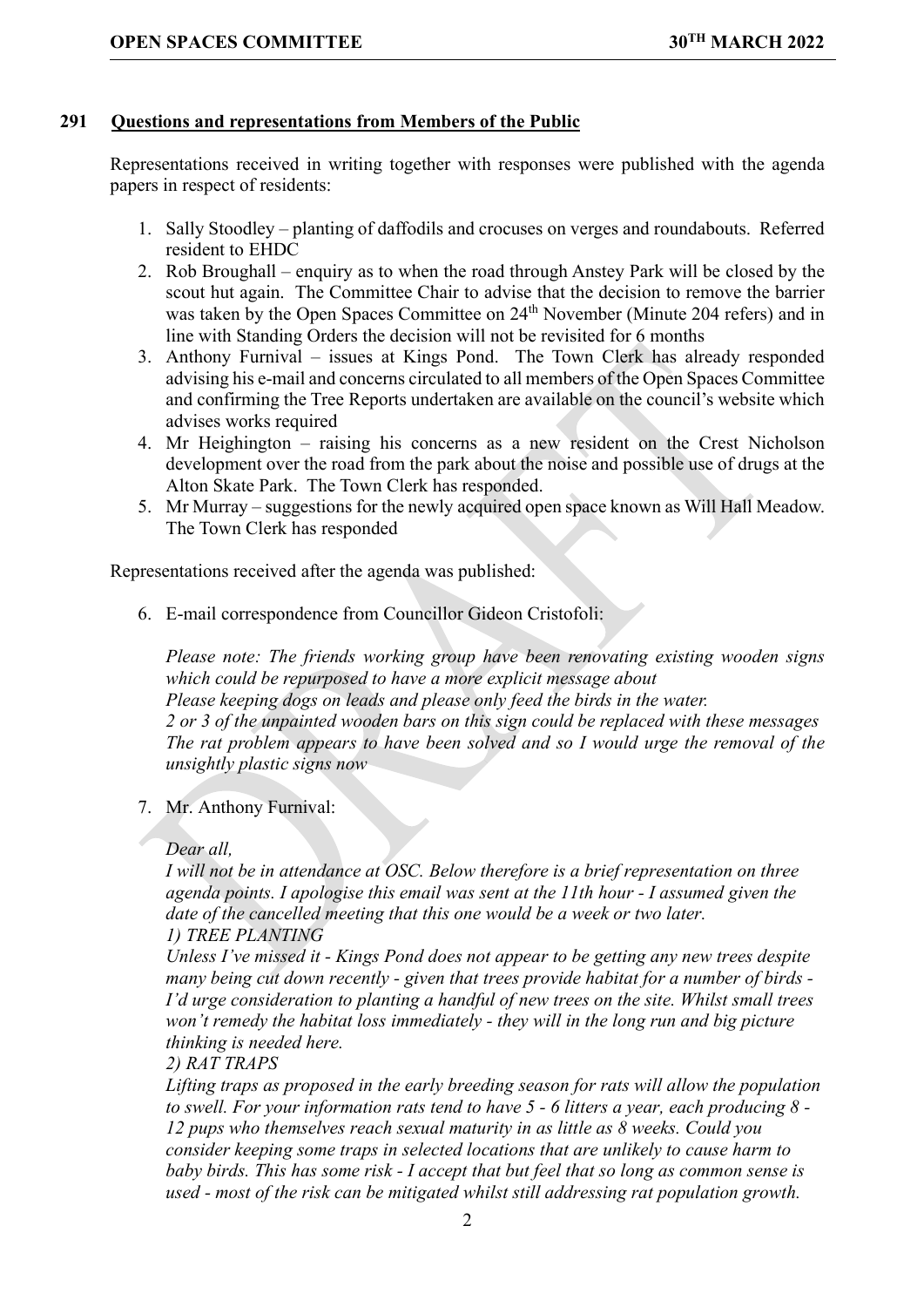Just to illustrate this - if you were only to catch one female rat in the early stages of this period where you propose to have no traps - that's up to 72 less rats being born! Trap 2… that's up to 144 less. Proactive policy is needed rather than reactive policies in July when numbers have swelled.

3) PSPO

I note the evidence request by EHDC - I believe I sent Leah a photograph of one of the injured birds which was taken to Hart from there last year following a dog attack, she also has my witness statements. I'd urge councillors at EHDC to commit to pushing for this change in order to protect wildlife and young children.

Questions received on the evening are as follows:

- 8. Mr John Quincey advised the Committee that drug use is also prevalent at Kings Pond and that he had personally invited the police to come to his house overlooking the pond to witness it first-hand. This offer had not been followed up by the police.
- 9. Mr. John Quincey: the e-mail received had been circulated to councillors in advance of the meeting which included four photographs as indicative evidence of what could be achieved if Kings Pond was favoured with the £40k presently earmarked for the cycle track. David Dodd had very kindly commissioned artists impressions to show what is achievable and he will present these on Wednesday next. In the mean-time, the following are advance copies. Mr Dodds presented to the Committee both photographs and mock ups of what could be achieved at two locations; the feeding station by the Kings Pond bungalows and at the southern end of the pond (by the Culvert). The Chair enquired if this information could be sent to Aquamaintain who are shortly to commence the review of the Kings Pond Management Plan – to which Mr. Dodds gave his permission. Mr. Quincey stated that he looked forward to this review and hoped that this time the Council would act upon the recommendations contained within. Mr. Dodds asked the Council's position regarding his proposals for dredging and Councillor Burns confirmed that all information received would be referred to Aquamaintain as she had previously indicated. Mr. Quincey also advised that "Solo" was being chased by the Cob (his father) but unfortunately due to the prevalence of Avian Flu in the area, Swan Rescue could not assist by removing "Solo" to a safer environment.
- 10. Mr. Quincey raised a question in respect of the survey undertaken by Paula Catt and the concerns raised by some responses in respect of rats at Kings Pond. The Chair advised that the traps have been lifted following expert advice and recommendation from the Contractor but that this would be kept under constant review. In response to the request for the removal of the signage regarding rats made by Mr. Quincey, Councillor Burns advised that there was no move yet to remove the signage but advised, again, that this would be kept under review.

## 292 Grounds Team Report

The Committee received the Grounds Team Report and noted its comprehensive content.

#### 293 Allotments Report

**NOTED** 

The Committee received the Allotments Report. The Committee were in favour of water preservation measures being put in place and welcomed the water troughs being placed at each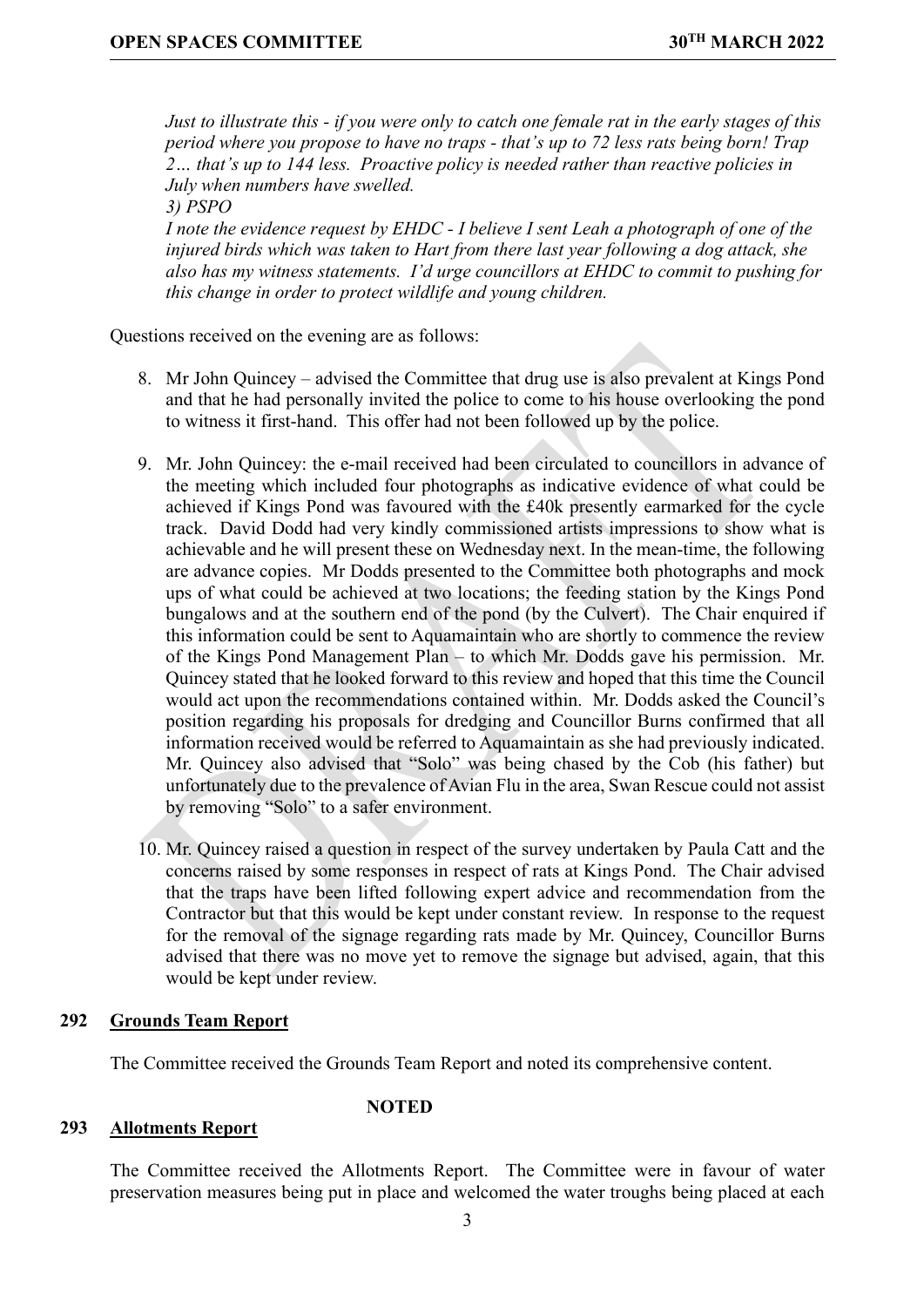of the allotment sites. The Town Clerk advised of concerns raised from the Allotment Association in respect of potential stagnant water but confirmed that the purpose of the troughs is for watering allotment plots with the use of watering cans.

### **NOTED**

## 294 Will Hall Meadow Draft Management Plan

Enclosed in Members bundles was the draft of the proposed management plan for Will Hall Meadow which had been reviewed by Charles Kaye and Louise Parker from the Friends of the River Wey group. If approved it can then proceed to public consultation. Once the public consultation is complete and any changes made, the plan will be resubmitted to the next meeting of this committee for formal adoption. Charles Kaye advised that the Friends of the River Wey group found the Management Plan to be a well-balanced report which had clearly included the areas that had been highlighted to them when the Plan was being drawn up which included:

- (i) Problems with the entry/exit points at the Brick Kiln Lane end of the site
- (ii) The marsh land special environment and the need for the protection of this
- (iii) Need to have all of the space south of the river to be managed "together" given that this area was reliant on the co-operation and co-ordination of two management plans i.e. Alton Town Council and the developer's chosen management company which is due to be confirmed in June of this year (with the developers retaining responsibility until that time). The Town Clerk confirmed that the council's responsibility commences 8 metres from the river.

On the proposal of Councillor Suzie Burns, seconded by Councillor Graham Hill it was

# RESOLVED to approve the draft plan for Will Hill Meadow

## 295 South East Water River Wey Habitat improvements

Members received the officers report following a site meeting held with representatives of South East Water and the Environment Agency last week  $(16<sup>th</sup> March)$  to hear outline details of a funding bid being made by South East Water in 2025 to undertake works to improve the water quality of the River Wey. A report and map detailing the proposals (which are subject to a public engagement session at the Assembly Rooms on the  $5<sup>th</sup>$  April between 1pm – 3pm).

Members also noted from the officers' report that members of the Friends of King's Pond had separately met with a dredging company to ascertain the cost of surveying the pond with a view to scoping potential options to address their concerns over silting and water quality; the details from which accompanied the agenda papers.

It was further noted that the Town Clerk had taken the opportunity to discuss with the Environment Agency representative separately the concerns raised by the Friends of King's Pond over silting and water quality as well as the review of the management plan and had requested further engagement with the EA over these matters going forward.

On the proposal of Councillor Graham Hill, seconded by Councillor Lewis Jones it was

## RESOLVED to

1. Approve a letter of understanding that states Alton Town Council (as landowner of Will Hall Meadow and Flood Meadows), is agreeable to co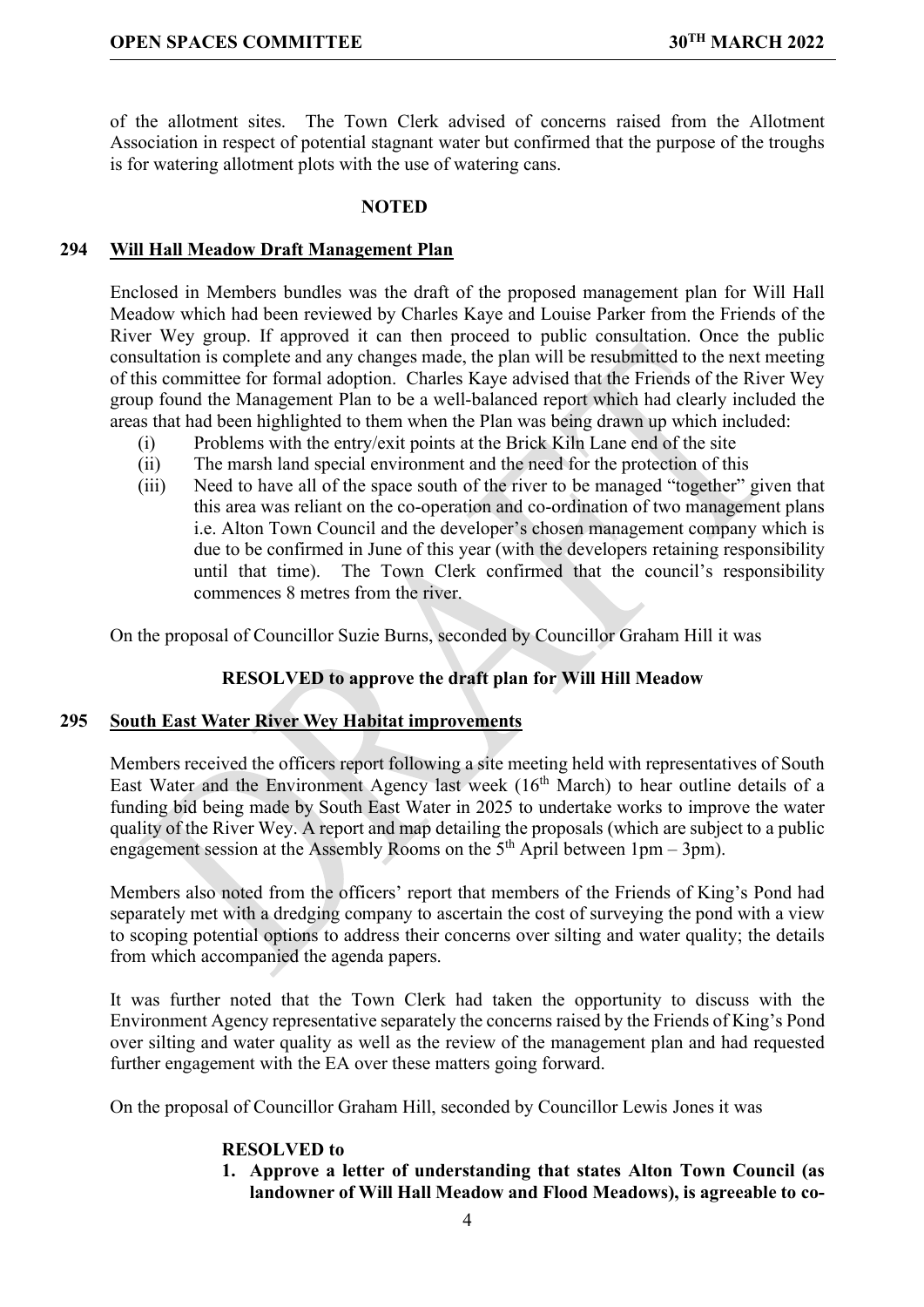operating with SE Water in respect of any resulting projects arising from a successful funding bid.

2. Send a Member of the Open Spaces Committee to the Public Engagement session with South East Water on the 5<sup>th</sup> April to be held at The Assembly Rooms, alongside the Chair of the Friends of King's Pond to discuss options and potential inclusion of King's Pond within the planned funding bid.

Councillors Suzie Burns and Graham Hill will attend on behalf of Alton Town Council. Mr. John Quincey will represent the Friends of Kings Pond.

# 296 Project Grant Request Alton WI

Members considered a grant application on behalf of the Alton WI in respect of tree guards for Windmill Hill  $(f100)$  and Flower bed maintenance at the entrance to the High Street  $(f50)$ 

On the proposal of Councillor Ginny Boxall, seconded by Councillor Lewis Jones it was

# RESOLVED to approve the project grant for £150

## 297 Dementia Friendly Alton – Works in the Public Gardens

 An approach had been received from Dementia Friendly Alton to develop a Butterfly Walk in the Public Gardens. The proposal would be to undertake this work in 7 sections and a plan for each section accompanied the approach made. Sections 2 and 7 were prioritise as the first tranche of work to be undertaken. Officers met with representatives of the Group during a site visit on the morning of  $30<sup>th</sup>$  March to discuss the proposals in more detail. A brief resume of the meeting was tabled by the Town Clerk who confirmed that Dementia Friendly will be undertaking clearance, relocating some of the shrubs to a more suitable location and planting new shrubs. The Ground team together with the Community Enhancement & Project Officer will be providing up to 4 days of assistance in spreading the self-binding gravel that had been donated to them and creating another seating area and clearing remaining debris from the storm back in February, together with assisting with planting. In respect of the request for a new bench Dementia Friendly have been provided with the contact details of Benchmarque who had designed and made a number of solid oak benches on the Council's open spaces.

On the proposal of Councillor Suzie Burns, seconded by Councillor Graham Hill it was

# RESOLVED to

- 1. Approve the proposals for the Butterfly Walk as tabled.
- 2. Provide assistance from the Grounds Team and the Community Enhancement & Projects Officer - The level of officer support up to 4 days (to accompany the £1,000 grant previously approved)
- 3. Grant consent for an accessible path surface for the Dementia Friends Sensory Garden subject to the production of a project plan and confirmation that this project is fully funded by Dementia Friends Alton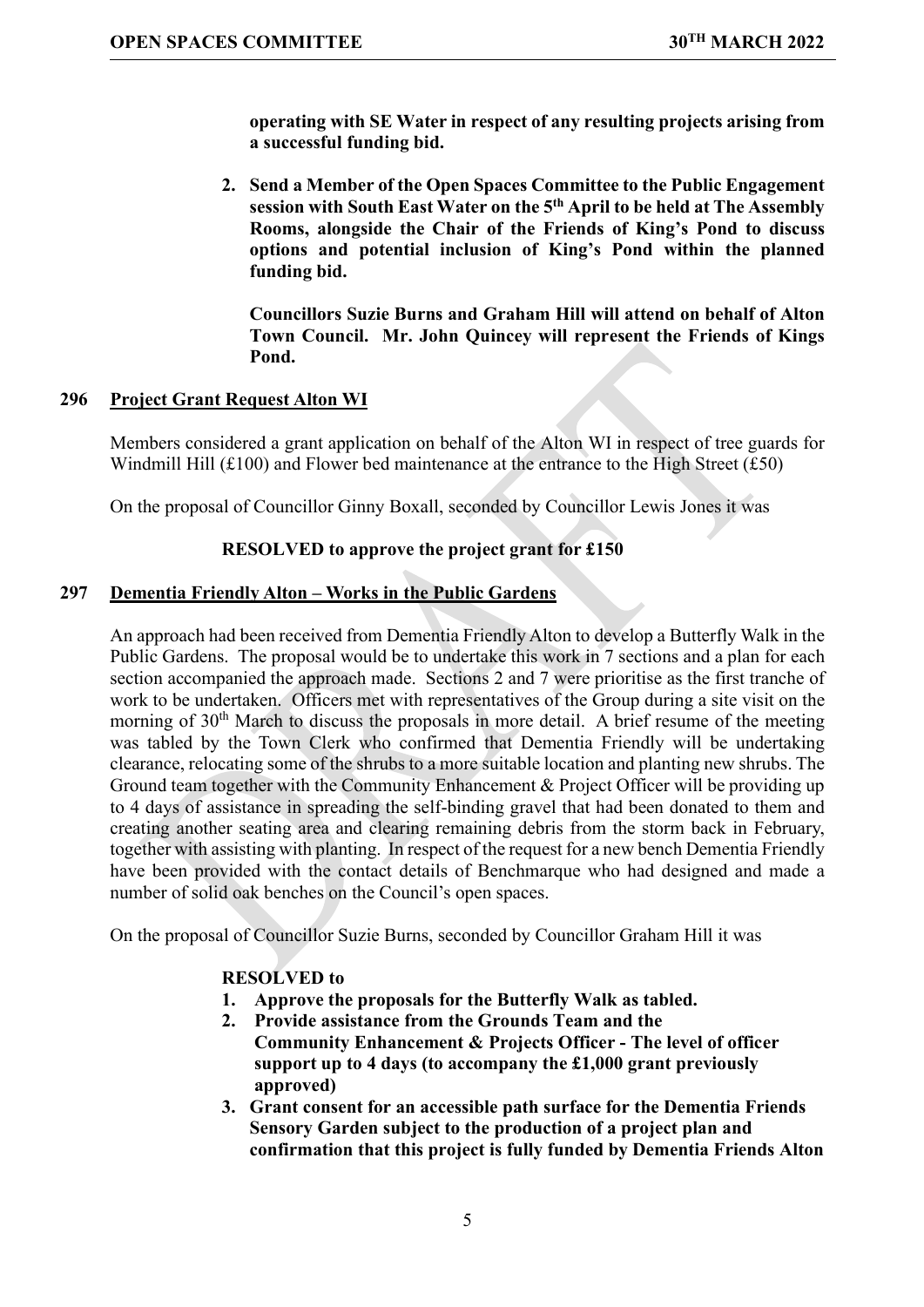## 298 Current Projects

The following updates were received:

## 298.1 Cycle Hoops

Fourteen new cycle hoops have been purchased to be installed across a number of Town Council owned public spaces courtesy of a District Councillor Grant from Councillor Richard Platt. The preferred locations for installation is provided by Cycle Alton as follows:

- 1. Anstey Park 2 by the children's play area/ entrance off Anstey Lane
- 2. The Butts 2 at town end
- 3. Flood Meadows 2 each at Lenten Street entrance
- 4. Kings Pond- 2 at entrance nearest Coors, by railway bridge
- 5. Windmill Hill- 2 (location to be agreed on ATC owned land)
- 6. Holybourne play area- 2 at entrance to play area
- 7. Jubilee Fields x 2

On the proposal of Councillor Lewis Jones, seconded by Councillor Ginny Boxall it was

# RESOLVED to approve the locations as above, ready for installation of the cycle hoops

## 298.2 Tree Planting

Members received information on the tree planting that had been undertaken by the Town Council during the current year, which is as follows:

- Jubilee Skate Park 120 Beech re hedgerow planting alongside Northfield Lane – ATC funded
- Lower Field (Redrow development)  $-2,000$  re hedgerow planting around the perimeter - mix of Rowan, Hazel, Whitethorn and Blackthorn – ATC funded
- Windmill Hill in association with the  $WI 130$  mix including birch, wild cherry, hazel, rowan, hawthorn and dogwood - The Woodland Trust for provided the trees
- Barley Fields in association with ALFI 13 native fruit trees

Replacement trees planted after felling:

Anstey Park (1) Beech The Butts (2) Tulip tree and Purple Beech St Lawrence Churchyard (1) Flowering Cherry Public Gardens (2) Ornamental Cherry Treloar Heights (1) Purple Beech

## **NOTED**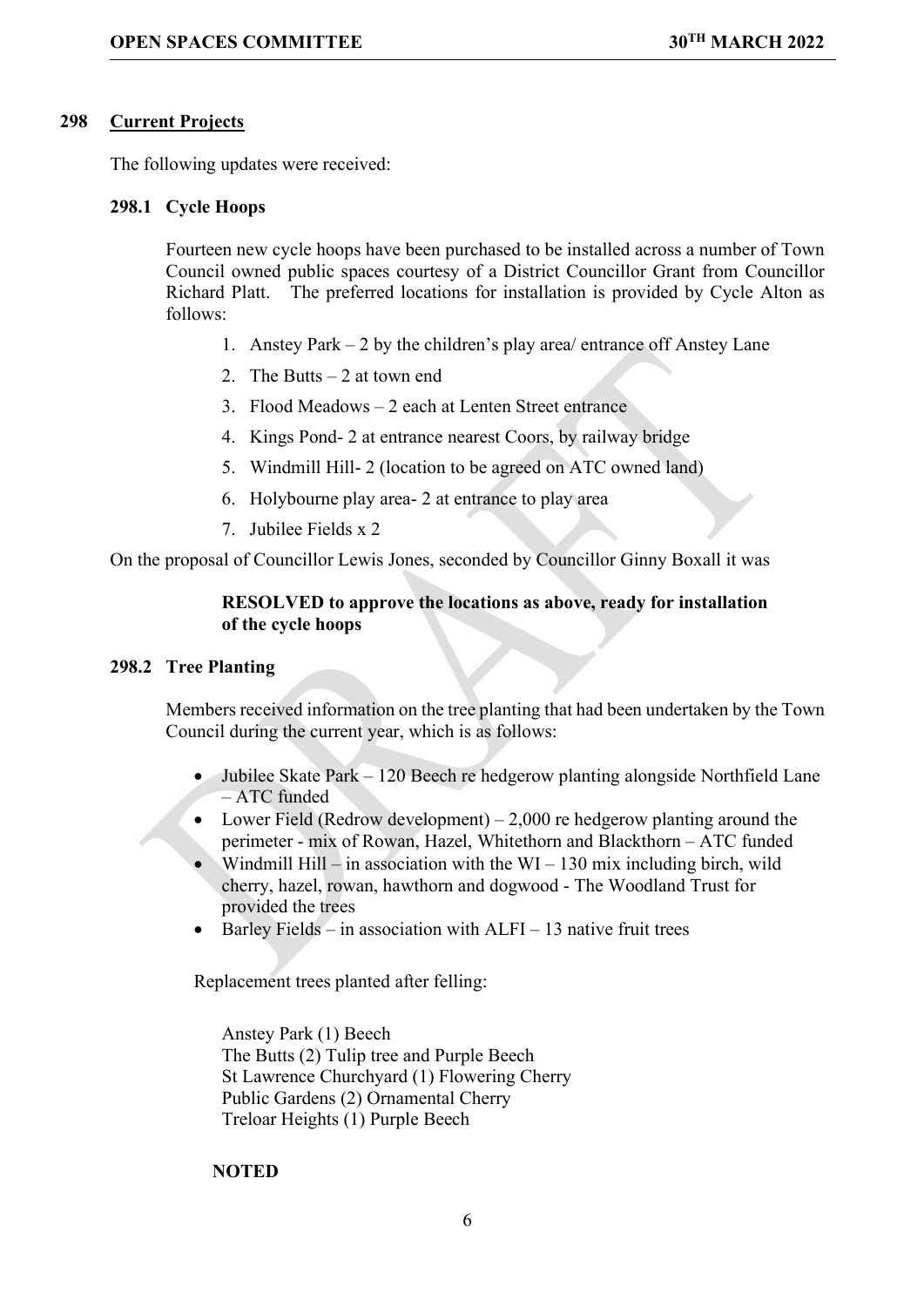### 298.3 Noticeboards and metal signs

Further to the last meeting, the Finance and Administration Manager applied to District Councillors for funding towards the approved notice boards. Grateful thanks were expressed to Councillor Dolan (£1,000), Councillor Boxall (£308) and Councillor Hunt  $(£420.50)$  for £1,728.50 towards the total cost of £2,169.

In addition, following the liaison meeting held with the Friends of King's Pond, costs had been obtained for a small number of metal notices with Dogs on Lead messaging (this has been requested by the Friends of King's Pond and is also appropriate for Flood Meadows along the riverside walk.). The quote obtained is £16.00 per sign plus the cost of installation brackets.

Subsequently, a further request had been received from Councillor Matthew Bayliss for signs to be erected in the Public Gardens following his observing a member of the public parking in the adjacent car park, letting her dog go into the Public Gardens and doing its business and returning to the car. The lady in question did not venture out of her car or make any attempt to clear up the offending "deposit".

The Committee were in agreement that the additional signs would be appropriate on each of the entrance gates to the Public Garden noting that a slight amendment to the wording would be required for this location to exclude the reference to wildlife

On the proposal of Councillor Graham Hill, seconded by Councillor Ginny Boxall it was

RESOLVED to approve the small metal signs as per the design tabled from Signway Supplies at a price of £16.00 per sign plus the cost of appropriate bracket fixings, with officers determining the number of signs required

## 299 King's Pond

#### 299.1 Liaison meeting with Friends of Kings Pond

The Committee once again confirmed that all information received from the Friends of Kings Pond could be forwarded to Aquamaintain who are due to commence the Review of the Kings Pond Management Plan in April

#### 299.2 Rat Control

It was noted that the contractor for pest control had advised that with no evidence of rat activity at Kings Pond and with bird nesting season about to start that the service be suspended. However, it was noted that this would be re-instated in July or earlier at the discretion of officers.

#### **NOTED**

## 299.5 PSPOs

Members noted the latest update from East Hants District Council that this had been referred to their legal department to ascertain whether an amendment to the existing PSPO was possible.